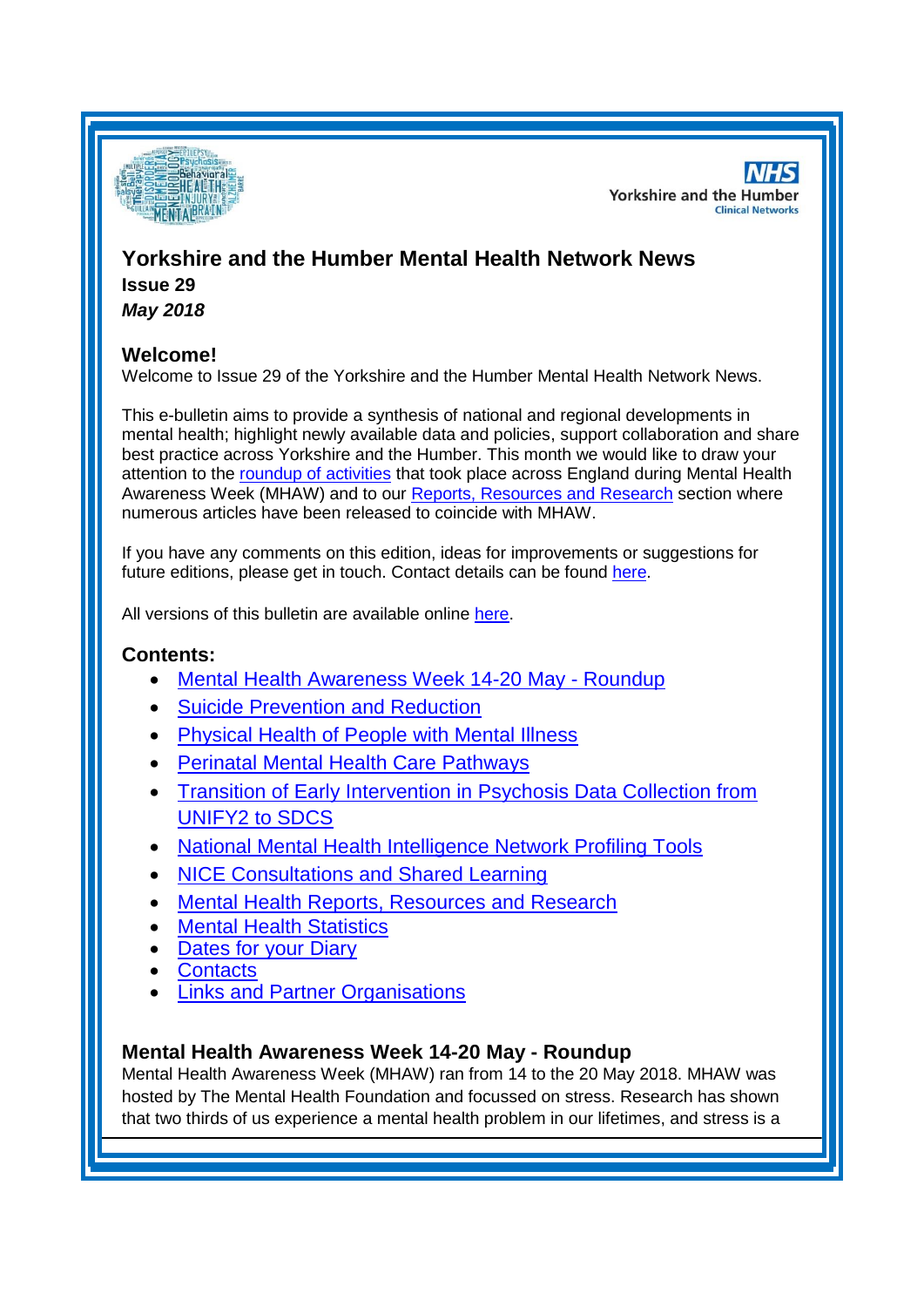key factor in this. In response to this The Mental Health Foundation has published [Stress:](https://www.mentalhealth.org.uk/publications/stress-are-we-coping)  [Are we coping?](https://www.mentalhealth.org.uk/publications/stress-are-we-coping) This report looks at the prevalence of stress in the UK and its implications. It also focuses on what people can do to manage and reduce stress and sets out recommendations for the government in creating a stress-free UK. Other helpful materials provided include booklets on [how to manage and reduce stress](https://www.mentalhealth.org.uk/publications/how-manage-and-reduce-stress) and an [animation](https://www.mentalhealth.org.uk/podcasts-and-videos/animation-stress-are-we-coping) on coping with stress.

Throughout MHAW NHS England published the following case studies

- [Chronic pain and low back pain pathway at Sheffield Improving Access to](https://www.england.nhs.uk/mental-health/case-studies/chronic-pain-and-low-back-pain-pathway-at-sheffield-improving-access-to-psychological-therapies-iapt-service/)  [Psychological Therapies \(IAPT\) Service](https://www.england.nhs.uk/mental-health/case-studies/chronic-pain-and-low-back-pain-pathway-at-sheffield-improving-access-to-psychological-therapies-iapt-service/)
- [Early intervention service is supporting families when and where they need it:](https://www.england.nhs.uk/publication/early-intervention-service-is-supporting-families-when-and-where-they-need-it/) Tower Hamlets
- [Employment Advisors in Improving Access to Psychological Therapies \(IAPT\)](https://www.england.nhs.uk/publication/employment-advisors-in-improving-access-to-psychological-therapies-iapt-service-at-lets-talk-wellbeing/)  [service at Let's Talk-Wellbeing:](https://www.england.nhs.uk/publication/employment-advisors-in-improving-access-to-psychological-therapies-iapt-service-at-lets-talk-wellbeing/) Leicestershire County and Rutland
- Mental health "game-changer care leads to 75 per cent reduction in hospital [admissions:](https://www.england.nhs.uk/2018/05/mental-health-game-changer-care-leads-to-75-reduction-in-hospital-admissions/) Cambridgeshire and Peterborough CCG

The Vale of York CCG, and a member of the public, created and shared a five-minute film in which a York resident talks frankly about his struggle with [depression.](http://www.valeofyorkccg.nhs.uk/latest-news/post/york-resident-ian-creates-film-to-help-other-depression-sufferers)

Mind focussed on [Stress in the Workplace](https://www.mind.org.uk/workplace/mental-health-awareness-week-2018/) and have developed a range of useful resources for employers and employees.

Lastly, The Skills Network has become involved in a nationwide project to raise Mental Health Awareness by offering their Level 2 Mental Health accredited training course to organisations for free. The qualification is suitable for anyone who wishes to increase their knowledge of mental health problems, the factors that cause mental ill-health and the ways that mental health problems can be managed. The course is also suitable for those who already work in this area, anyone who wants to secure a job linked to mental health and anyone who wants to gain more knowledge for personal reasons. For more information go online [here](https://www.theskillsnetwork.com/home-learning/courses/awareness-of-mental-health-problems-level-2) or email [enquiries@theskillsnetwork.com](mailto:enquiries@theskillsnetwork.com)

# <span id="page-1-0"></span>**Suicide Prevention and Reduction**

NHS England has announced additional funding to develop [suicide prevention and](https://www.england.nhs.uk/2018/05/suicide-prevention-and-reduction/)  [reduction schemes](https://www.england.nhs.uk/2018/05/suicide-prevention-and-reduction/) in eight STPs/sICSs with a high level of need. The funding is intended to ensure people are aware of high quality confidential help within their community. Details on plans from each STP/sICS are provided. Further information can also be found on the [Public Health England press release.](https://www.gov.uk/government/news/new-funding-for-suicide-prevention-in-england)

### <span id="page-1-1"></span>**Physical Health of People with Mental Illness**

A new collaborative to support the physical health of people with a mental illness has been launched. [Equally Well UK](https://www.centreformentalhealth.org.uk/equally-well) brings together more than 20 professional organisations involved in mental health and physical health to support the reduction of the 15-20 year life expectancy gap facing people with a severe mental illness in Britain.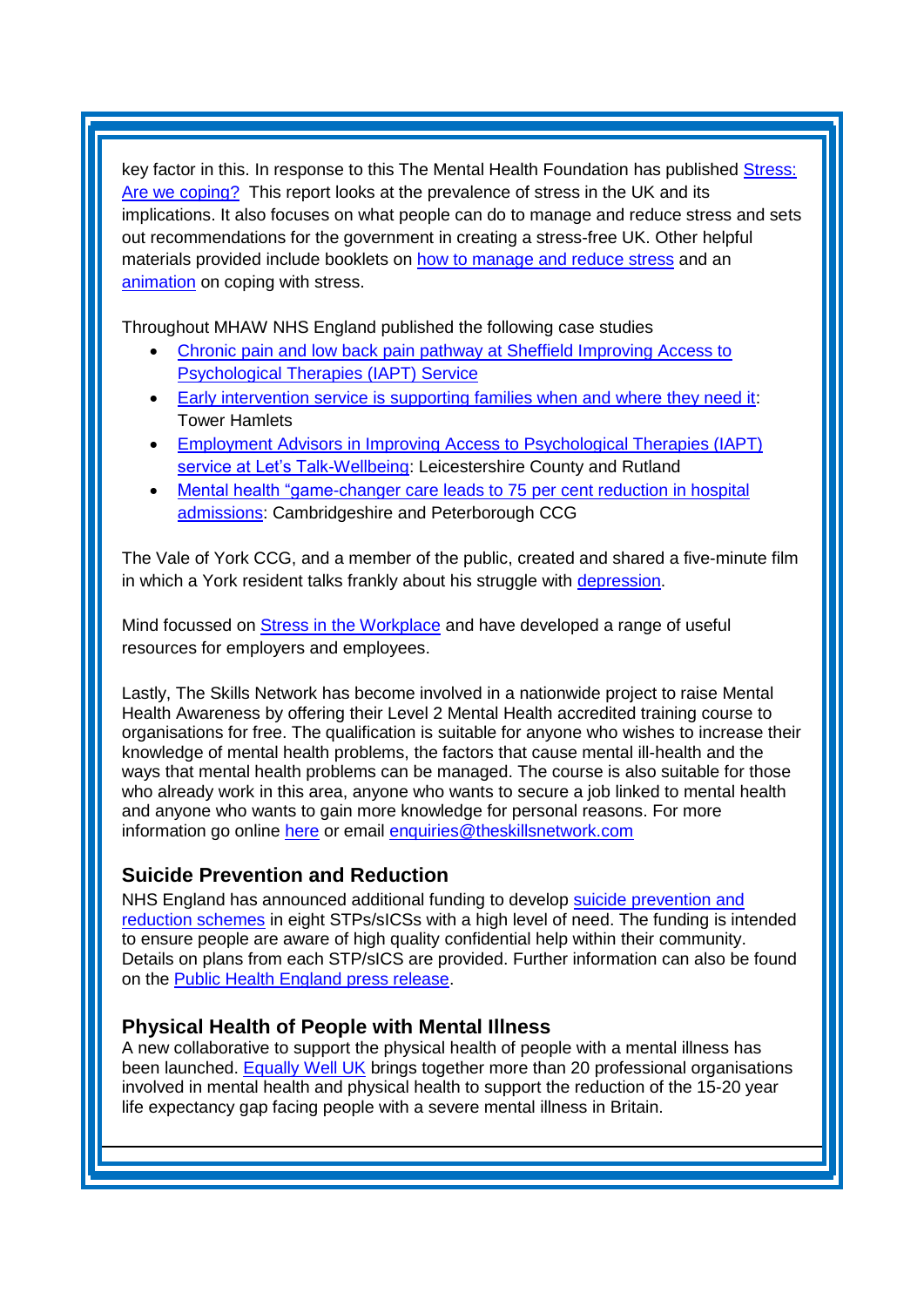## <span id="page-2-0"></span>**Perinatal Mental Health Care Pathways**

NHS England has published [The Perinatal Mental Health Care Pathways.](https://www.england.nhs.uk/publication/the-perinatal-mental-health-care-pathways/) This document sets out policy drivers and strategic context for transforming perinatal mental health care, as well as pathways to deliver transformation. It provides services with evidence on what works in perinatal mental health and case studies of positive practice.

NHS England has also issued a news release [NHS England pledges specialist mental](https://www.england.nhs.uk/2018/05/nhs-england-pledges-specialist-mental-health-services-for-new-mums-in-every-part-of-the-country/)  [health services for new mums in every part of the country,](https://www.england.nhs.uk/2018/05/nhs-england-pledges-specialist-mental-health-services-for-new-mums-in-every-part-of-the-country/) which summarises the funding and services available across England.

# <span id="page-2-1"></span>**Transition of Early Intervention in Psychosis Data Collection from UNIFY2 to SDCS**

NHS England has advised Commissioners that Early Intervention in Psychosis (EIP) data collection will transition from UNIFY2 to the SDCS data collection from 1 May 2018, incorporating activity from April 2018. NHS Digital is in the process of linking up with CCGs to set up SEFT accounts to enable view of data submitted by providers via SDCS. Further information for the continuation of dual data collection can be found on the [Department of Health and Social Care's website.](http://ccgbulletin.cmail19.com/t/d-l-ouldtkt-cdyegjt-k/)

# **National Mental Health Intelligence Network Profiling Tools**

The National Mental Health Intelligence Network (NMHIN) has been conducting further developments on their suite of mental health profiling tools. Click on the links below to access the updates:

- **[Common Mental Health Disorders](http://links.govdelivery.com/track?type=click&enid=ZWFzPTEmbXNpZD0mYXVpZD0mbWFpbGluZ2lkPTIwMTcxMjA1LjgxOTE2MDgxJm1lc3NhZ2VpZD1NREItUFJELUJVTC0yMDE3MTIwNS44MTkxNjA4MSZkYXRhYmFzZWlkPTEwMDEmc2VyaWFsPTE2OTcwMTE4JmVtYWlsaWQ9c2FyYWguYm91bEBuaHMubmV0JnVzZXJpZD1zYXJhaC5ib3VsQG5ocy5uZXQmdGFyZ2V0aWQ9JmZsPSZleHRyYT1NdWx0aXZhcmlhdGVJZD0mJiY=&&&104&&&https://fingertips.phe.org.uk/profile-group/mental-health/profile/common-mental-disorders)**
- **[Crisis Care](http://links.govdelivery.com/track?type=click&enid=ZWFzPTEmbXNpZD0mYXVpZD0mbWFpbGluZ2lkPTIwMTcxMjA1LjgxOTE2MDgxJm1lc3NhZ2VpZD1NREItUFJELUJVTC0yMDE3MTIwNS44MTkxNjA4MSZkYXRhYmFzZWlkPTEwMDEmc2VyaWFsPTE2OTcwMTE4JmVtYWlsaWQ9c2FyYWguYm91bEBuaHMubmV0JnVzZXJpZD1zYXJhaC5ib3VsQG5ocy5uZXQmdGFyZ2V0aWQ9JmZsPSZleHRyYT1NdWx0aXZhcmlhdGVJZD0mJiY=&&&105&&&https://fingertips.phe.org.uk/profile-group/mental-health/profile/crisis-care)**
- **[Mental health and wellbeing JSNA profile](http://links.govdelivery.com/track?type=click&enid=ZWFzPTEmbXNpZD0mYXVpZD0mbWFpbGluZ2lkPTIwMTcxMjA1LjgxOTE2MDgxJm1lc3NhZ2VpZD1NREItUFJELUJVTC0yMDE3MTIwNS44MTkxNjA4MSZkYXRhYmFzZWlkPTEwMDEmc2VyaWFsPTE2OTcwMTE4JmVtYWlsaWQ9c2FyYWguYm91bEBuaHMubmV0JnVzZXJpZD1zYXJhaC5ib3VsQG5ocy5uZXQmdGFyZ2V0aWQ9JmZsPSZleHRyYT1NdWx0aXZhcmlhdGVJZD0mJiY=&&&106&&&https://fingertips.phe.org.uk/profile-group/mental-health/profile/mh-jsna)**
- **[Perinatal Mental Health](http://links.govdelivery.com/track?type=click&enid=ZWFzPTEmbXNpZD0mYXVpZD0mbWFpbGluZ2lkPTIwMTcxMjA1LjgxOTE2MDgxJm1lc3NhZ2VpZD1NREItUFJELUJVTC0yMDE3MTIwNS44MTkxNjA4MSZkYXRhYmFzZWlkPTEwMDEmc2VyaWFsPTE2OTcwMTE4JmVtYWlsaWQ9c2FyYWguYm91bEBuaHMubmV0JnVzZXJpZD1zYXJhaC5ib3VsQG5ocy5uZXQmdGFyZ2V0aWQ9JmZsPSZleHRyYT1NdWx0aXZhcmlhdGVJZD0mJiY=&&&107&&&https://fingertips.phe.org.uk/profile-group/mental-health/profile/perinatal-mental-health)**
- **[Severe Mental Illness](http://links.govdelivery.com/track?type=click&enid=ZWFzPTEmbXNpZD0mYXVpZD0mbWFpbGluZ2lkPTIwMTcxMjA1LjgxOTE2MDgxJm1lc3NhZ2VpZD1NREItUFJELUJVTC0yMDE3MTIwNS44MTkxNjA4MSZkYXRhYmFzZWlkPTEwMDEmc2VyaWFsPTE2OTcwMTE4JmVtYWlsaWQ9c2FyYWguYm91bEBuaHMubmV0JnVzZXJpZD1zYXJhaC5ib3VsQG5ocy5uZXQmdGFyZ2V0aWQ9JmZsPSZleHRyYT1NdWx0aXZhcmlhdGVJZD0mJiY=&&&108&&&https://fingertips.phe.org.uk/profile-group/mental-health/profile/severe-mental-illness)**

To receive updates directly from NMHIN visit the [PHE subscriptions page](http://links.govdelivery.com/track?type=click&enid=ZWFzPTEmbXNpZD0mYXVpZD0mbWFpbGluZ2lkPTIwMTgwMjA3Ljg0OTY1MzgxJm1lc3NhZ2VpZD1NREItUFJELUJVTC0yMDE4MDIwNy44NDk2NTM4MSZkYXRhYmFzZWlkPTEwMDEmc2VyaWFsPTE2OTgzNDk5JmVtYWlsaWQ9c2FyYWguYm91bEBuaHMubmV0JnVzZXJpZD1zYXJhaC5ib3VsQG5ocy5uZXQmdGFyZ2V0aWQ9JmZsPSZleHRyYT1NdWx0aXZhcmlhdGVJZD0mJiY=&&&107&&&https://public.govdelivery.com/accounts/UKHPA/subscribers/new?preferences=true) and select 'Mental Health Dementia and Neurology'.

# <span id="page-2-2"></span>**NICE Consultations and Shared Learning**

NICE is currently consulting on the following:

 [Depression in Adults: Treatment and Management Guideline Second](https://www.nice.org.uk/guidance/indevelopment/gid-cgwave0725/consultation/html-content-2)  [Consultation.](https://www.nice.org.uk/guidance/indevelopment/gid-cgwave0725/consultation/html-content-2) The closing date for comments is **12 June 2018.**

### **Mental Health Reports, Resources and Research**

The Centre for Mental Health and the Institute of Alcohol Studies have published [Alcohol](https://www.centreformentalhealth.org.uk/news/support-for-people-with-alcohol-and-mental-health-problems-needs-urgent-improvement-finds-new-report)  [and Mental Health: Policy and Practice in England.](https://www.centreformentalhealth.org.uk/news/support-for-people-with-alcohol-and-mental-health-problems-needs-urgent-improvement-finds-new-report) This report explores service provision for people with co-occurring mental health and alcohol misuse difficulties. It finds that comorbidity is a barrier to treatment, and support for people with co-occurring alcohol and mental health problems is often poor and fragmented. It calls for concerted national leadership to improve the support offered to people with alcohol and mental health problems.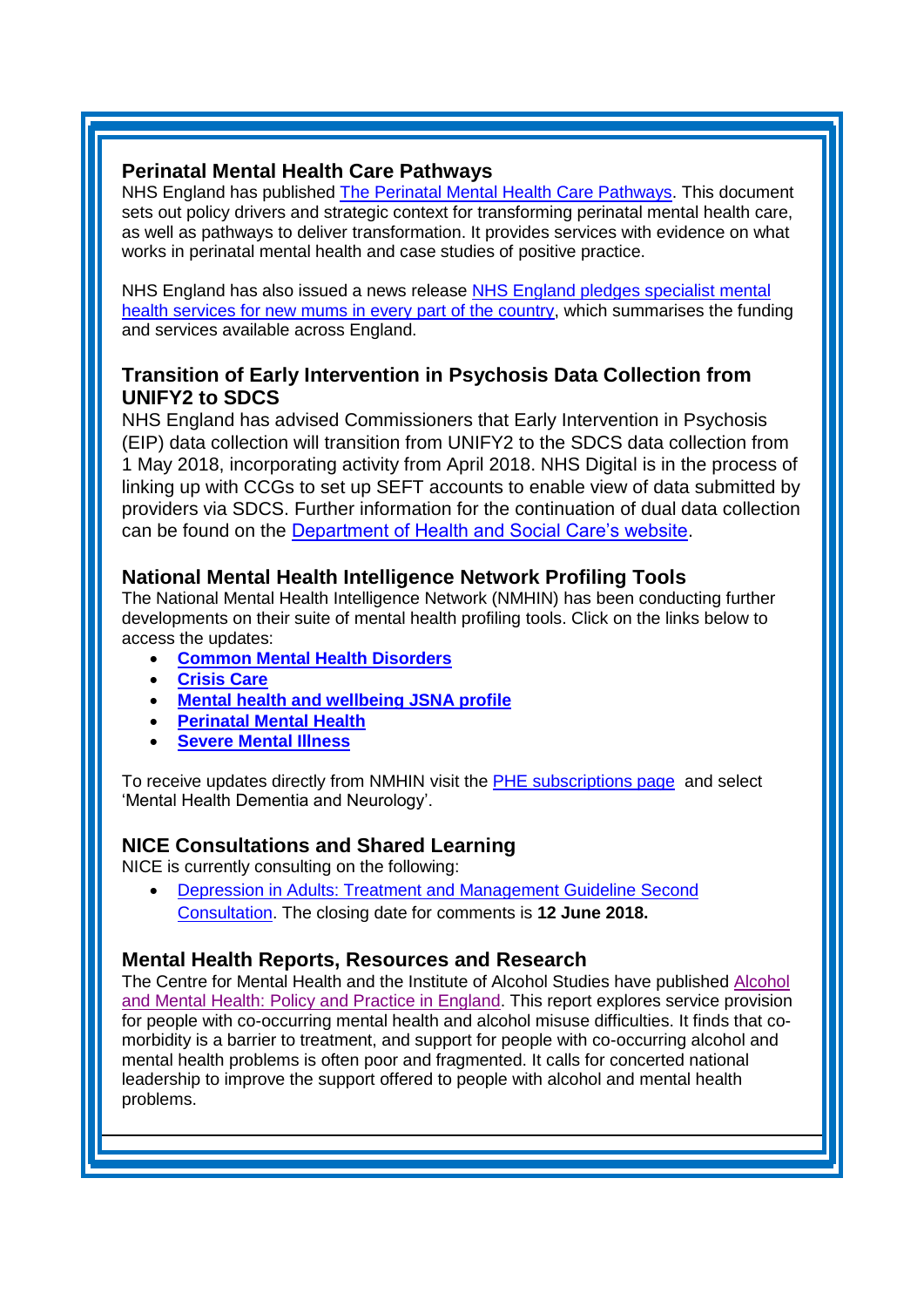The Centre for Mental Health has published [Getting Serious about Prevention.](https://www.centreformentalhealth.org.uk/blog/getting-serious-about-prevention) This blog examines local prevention initiatives to improve mental wellbeing, including Thrive West Midlands led by MP Norman Lamb.

The Department of Health and Social Care has published [The Independent Review of the](https://www.gov.uk/government/publications/independent-review-of-the-mental-health-act-interim-report)  [Mental Health Act: Interim Report.](https://www.gov.uk/government/publications/independent-review-of-the-mental-health-act-interim-report) This review was set up to look at how the legislation in the Mental Health Act 1983 is used and how practice can improve. The interim report gives an update on the review's findings and the areas it will look at next. The review will examine the issues as set out in the report before making its final recommendations.

The Journal of Depression and Anxiety has recently published [Associations between](https://onlinelibrary.wiley.com/doi/full/10.1002/da.22766)  [therapists' occupational burnout and their patients' depression and anxiety treatment](https://onlinelibrary.wiley.com/doi/full/10.1002/da.22766)  [outcomes.](https://onlinelibrary.wiley.com/doi/full/10.1002/da.22766) The study highlights that many mental health professionals experience occupational burnout. Therapists experiencing burnout can become disengaged with their work and report low job satisfaction. Patients treated by therapists with high levels of burnout tend to have poorer depression and anxiety treatment outcomes. Therefore, one potential way to improve patients' treatment outcomes is to support therapists' wellbeing.

The Education and Health and Social Care Select Committees have published [The](https://www.parliament.uk/business/committees/committees-a-z/commons-select/health-and-social-care-committee/news/green-paper-on-mental-health-report-published-17-19/)  [Government's Green Paper on Mental Health: Failing a Generation.](https://www.parliament.uk/business/committees/committees-a-z/commons-select/health-and-social-care-committee/news/green-paper-on-mental-health-report-published-17-19/) This joint report finds the Government's proposed Green Paper on transforming children and young people's mental health lacks ambition and will not provide help to the majority of children who need it.

The Healthcare Quality Improvement Partnership has published [The Learning Disabilities](https://www.hqip.org.uk/resource/the-learning-disabilities-mortality-review-annual-report-2017/#.WvFOlO8vxaR)  [Mortality Review Annual Report 2017.](https://www.hqip.org.uk/resource/the-learning-disabilities-mortality-review-annual-report-2017/#.WvFOlO8vxaR) This report summarises the work of the Learning Disabilities Mortality Review (LeDeR) programme which reviews the deaths of people with learning disabilities in order to identify learning from those deaths and implement service improvement initiatives.

The House of Commons Library has issued [Mental Health Statistics for England:](http://researchbriefings.parliament.uk/ResearchBriefing/Summary/SN06988)  [Prevalence, Services and Funding.](http://researchbriefings.parliament.uk/ResearchBriefing/Summary/SN06988) This briefing paper examines the prevalence of mental health problems; examines IAPT, Early Intervention in Psychosis and secondary mental health services in detail and looks at funding for mental health services.

The Journal of Internet Studies has recently published [Self-Harm, Suicidal Behaviours,](http://www.jmir.org/2018/4/e129/)  [and Cyberbullying in Children and Young People: Systematic Review.](http://www.jmir.org/2018/4/e129/) The study found that victims of cyberbullying are at a greater risk than non-victims of both self-harm and suicidal behaviours. To a lesser extent, perpetrators of cyberbullying are at risk of suicidal behaviours and suicidal ideation when compared with non-perpetrators. The study recommends that policy makers and schools should prioritise the inclusion of cyberbullying involvement in programmes to prevent traditional bullying.

Money Saving Expert has recently released [Mental Health and Debt 2018.](https://images6.moneysavingexpert.com/images/documents/mentalhealthguide_new_march_2018.pdf?_ga=2.38258730.848280185.1524747166-130019330.1514311438) Debt and mental health problems be they caused by redundancy; bereavement, relationship breakdown, abuse or just naturally occurring are rarely talked about but very common. What is also rarely discussed is the link between mental health issues and debt. When debt mounts up, so does stress and anxiety. This guide is aimed at people experiencing mental health problems and friends, family and carers who want to help them tackle their finances.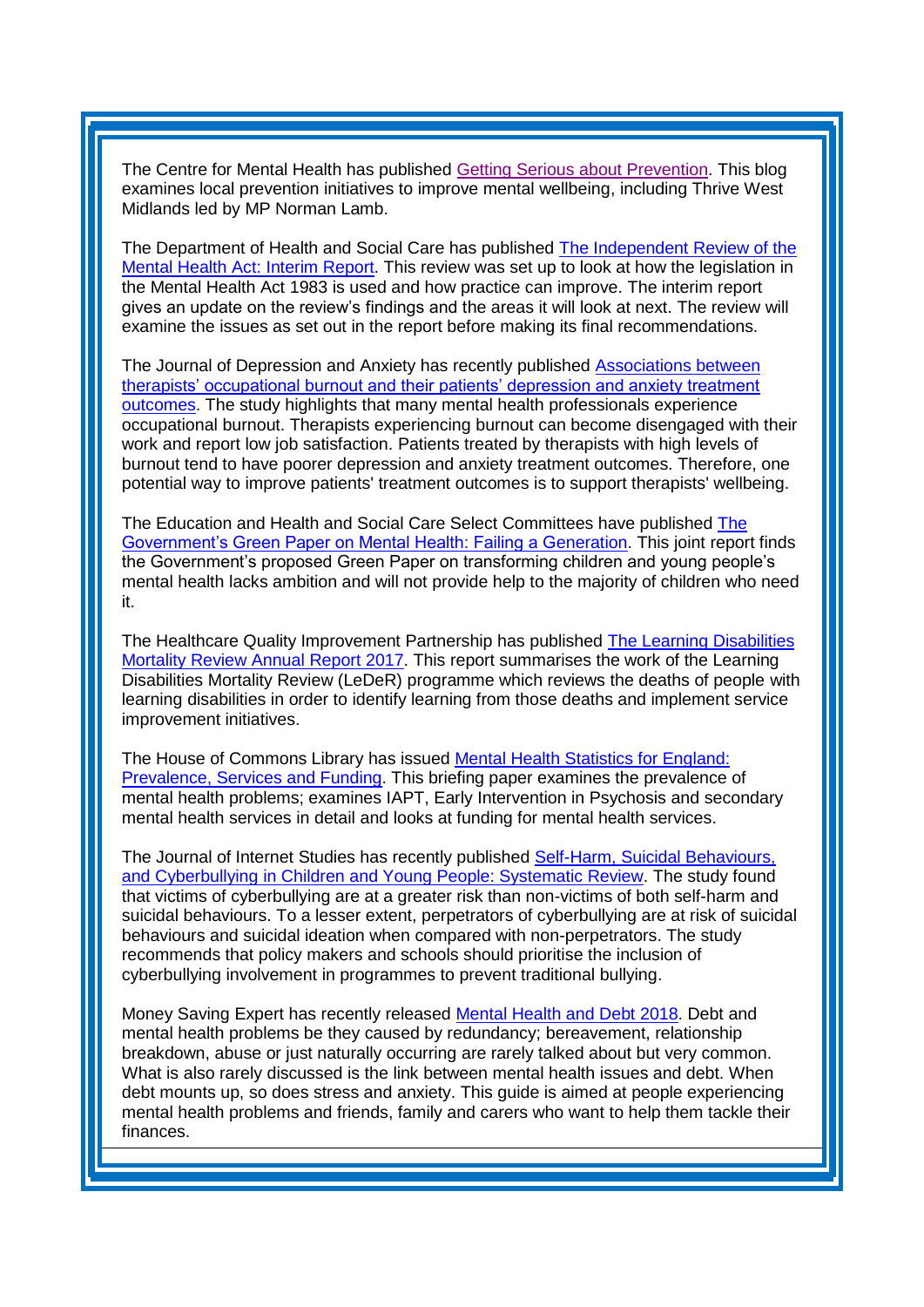NHS England has published [Carer Support and Involvement in Secure Mental](https://www.england.nhs.uk/publication/carer-support-and-involvement-in-secure-mental-health-services/) Health [Services.](https://www.england.nhs.uk/publication/carer-support-and-involvement-in-secure-mental-health-services/) This toolkit aims to provide clear information for carers, service users, service providers and commissioners about how carers of people who use secure mental health services should be engaged with, supported, involved and empowered.

NHS Improvement has published [NHS Operation Productivity: Unwarranted Variations:](https://improvement.nhs.uk/about-us/corporate-publications/publications/lord-carters-review-unwarranted-variations-mental-health-and-community-health-services/)  [Mental Health Services and Community Services.](https://improvement.nhs.uk/about-us/corporate-publications/publications/lord-carters-review-unwarranted-variations-mental-health-and-community-health-services/) This review, carried out by Lord Carter, examines the productivity and efficiency of mental health and community health services and identifies unwarranted variation in the delivery of the services, as well as potential savings of nearly £1 billion that could be made in efficiencies by 2020/21.

NHS Providers has published [On the Day Briefing: Recent Reports on Mental Health and](http://nhsproviders.org/resource-library/briefings/on-the-day-briefing-recent-reports-on-mental-health-and-learning-disabilities-provision)  [Learning Disabilities.](http://nhsproviders.org/resource-library/briefings/on-the-day-briefing-recent-reports-on-mental-health-and-learning-disabilities-provision) This overview briefing provides a summary of the following three reports and puts forward NHS Providers' view of them:

- The Governments Green Paper on mental health
- The Learning Disabilities Mortality Review Programme
- The interim report of the Independent Review of the Mental Health Act

# <span id="page-4-0"></span>**Mental Health Statistics**

The following statistics have recently been released please click on the links to review further:

- <span id="page-4-1"></span> [Learning Disability Services Monthly Statistics:](https://digital.nhs.uk/data-and-information/publications/statistical/learning-disability-services-statistics/learning-disability-services-monthly-statistics---provisional-statistics-at-april-2018-mhsds-february-2018-final) Provisional: Apr 2018, Final MHSDS: Feb 2018
- [Learning Disabilities Health Check Scheme, England:](https://digital.nhs.uk/data-and-information/publications/statistical/learning-disabilities-health-check-scheme/learning-disabilities-health-check-scheme-england-quarter-4-2017-18) Quarter 4, 2017-18
- [Mental Health Community Teams Activity:](https://www.gov.uk/government/statistics/mental-health-community-teams-activity-for-quarter-ending-march-2018) Quarter ending March 2018
- [Mental Health Early Intervention in](https://www.england.nhs.uk/statistics/statistical-work-areas/eip-waiting-times/) Psychosis: March 2018
- [Measuring National Well-being: Quality of Life in the UK, 2018](https://www.ons.gov.uk/peoplepopulationandcommunity/wellbeing/articles/measuringnationalwellbeing/qualityoflifeintheuk2018)
- [Mental Health Services Monthly Statistics:](https://digital.nhs.uk/data-and-information/publications/statistical/mental-health-services-monthly-statistics/mental-health-services-monthly-statistics-final-february-provisional-march-2018) Final February, provisional March 2018
- [Out of Area Placements in Mental](https://digital.nhs.uk/data-and-information/publications/statistical/out-of-area-placements-in-mental-health-services/out-of-area-placements-in-mental-health-services---february-2018) Health Services: February 2018
- [Psychological Therapies: Reports on the use of IAPT services, England:](https://digital.nhs.uk/data-and-information/publications/statistical/psychological-therapies-report-on-the-use-of-iapt-services/psychological-therapies-reports-on-the-use-of-iapt-services-england---february-2018-final-including-reports-on-the-iapt-pilots) February [2018 final, including reports on the IAPT pilots](https://digital.nhs.uk/data-and-information/publications/statistical/psychological-therapies-report-on-the-use-of-iapt-services/psychological-therapies-reports-on-the-use-of-iapt-services-england---february-2018-final-including-reports-on-the-iapt-pilots)

### **Dates for your Diary**

**Yorkshire and the Humber Mental Health Network Events:**

- Wednesday 27 June 2018, 10:00-15:30, **Yorkshire and the Humber Liaison Mental Health and Crisis Network**, Venue to be confirmed, Leeds. For further information please email [Charlotte Whale.](mailto:charlotte.whale@nhs.net)
- Thursday 19 July 2018, 12:30-16:30, **Yorkshire and the Humber EIP Network,**  Venue to be confirmed, Leeds. To book your place click [here.](https://www.eventbrite.co.uk/e/yorkshire-and-the-humber-eip-network-tickets-45024425268)

#### **Other Events:**

 **SafeTALK Course**, which aims to teach participants four basic steps to recognise if someone is having thoughts of suicide and how to connect them with resources that can help. Available on various dates throughout 2018.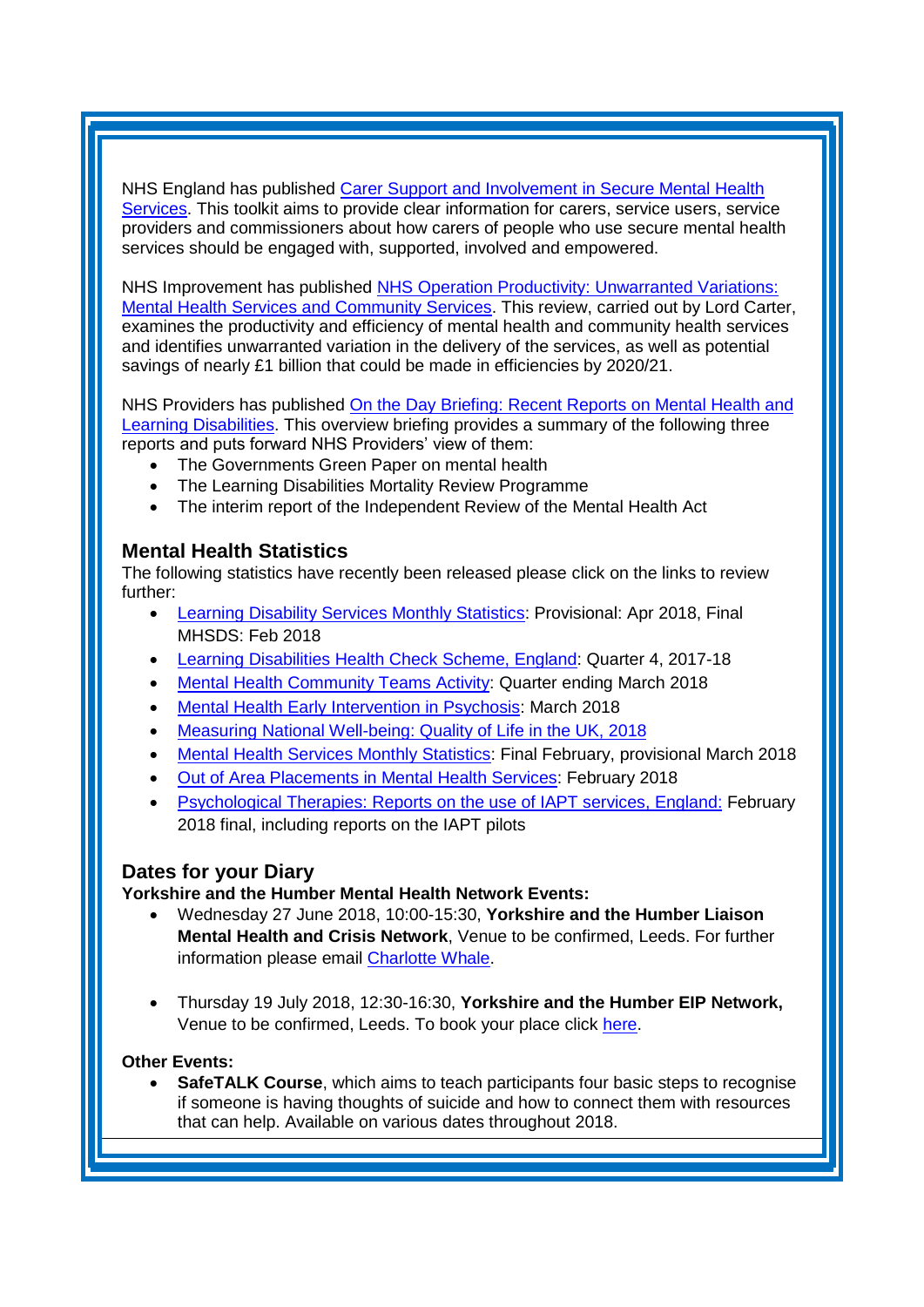#### **For further information, and to check course availability, email: [wdu@york.gov.uk](mailto:wdu@york.gov.uk) or visit the website [here.](http://www.yorkworkforcedevelopment.org.uk/)**

- Friday 8 June 2018, 09:00-17:00, **Improving Psychological Therapies for Older People**, De Vere West One Conference Centre, London. To book your place click [here.](https://www.healthcareconferencesuk.co.uk/event/1297/book) NB: There is a cost to attend this event.
- Wednesday 20 June 2018, 09:00-17:00, **Family Interventions in Mental Health – Future Directions**, Ramada Birmingham Solihull Hotel, The Square, Solihull, B91 3RF. To book your place email [Sam Farooq.](mailto:samfarooq@nhs.net) NB: There is a cost to attend this event.
- Thursday 21 June 2018, 09:00-17:00, **EIPN Annual Forum**, Royal College of Psychiatrists, London. For further information click [here.](http://www.rcpysch.ac.uk/eipn)
- Friday 22 June 2018, 09:00-17:00, **5 th Annual PWP National Networking Forum**, Notts County Football Ground, Nottingham. To book your place click [here.](http://www.iapt-nnf.co.uk/Home/ViewEvent/87?utm_source=SBK%20Healthcare&utm_medium=email&utm_campaign=8995560_1856PT%201st%20email&dm_i=1SB0,5CT0O,MCTTTA,KP5GK,1) NB: There is a cost to attend this event.
- Thursday 5 July 2018, 09:00-17:00, **The IAPT Manual in Practice**, Etihad Stadium, Manchester. To book your place click [here.](http://www.sbk-healthcare.co.uk/home/title/2321/nhsconference/the-iapt-manual-in-practice/) NB: There is a cost to attend this event.
- Monday 10 September 2018, **World Suicide Prevention Day**. The international theme this year is 'Working Together to Prevent Suicide'.
- Monday 10 September 2018, 09:00-17:00, **Improving Physical Health Outcomes of People with Mental Health Conditions**, De Vere West One Conference Centre, London. To book your place click [here.](https://www.healthcareconferencesuk.co.uk/event/1391/book) NB: There is a cost to attend this event.
- Friday 14 September 2018, 09:00-17:00, **Decision Making and Mental Capacity**, De Vere West One Conference Centre, London. To book your place click [here.](https://www.healthcareconferencesuk.co.uk/event/1360/book) NB: There is a cost to attend this event.
- Wednesday 26 September 2018, 09:00-17:00, **Suicide Bereavement: Breaking the Silence**, Mercure Piccadilly Hotel, Manchester. To book your place click [here.](https://suicidebereavementuk.com/suicide-bereavement-conference) NB: There is a cost to attend this event.
- Wednesday 17 October 2018, 09:00-17:00, **Employment Advisors in IAPT National Networking Forum**, Birmingham City Football Ground, Birmingham. To